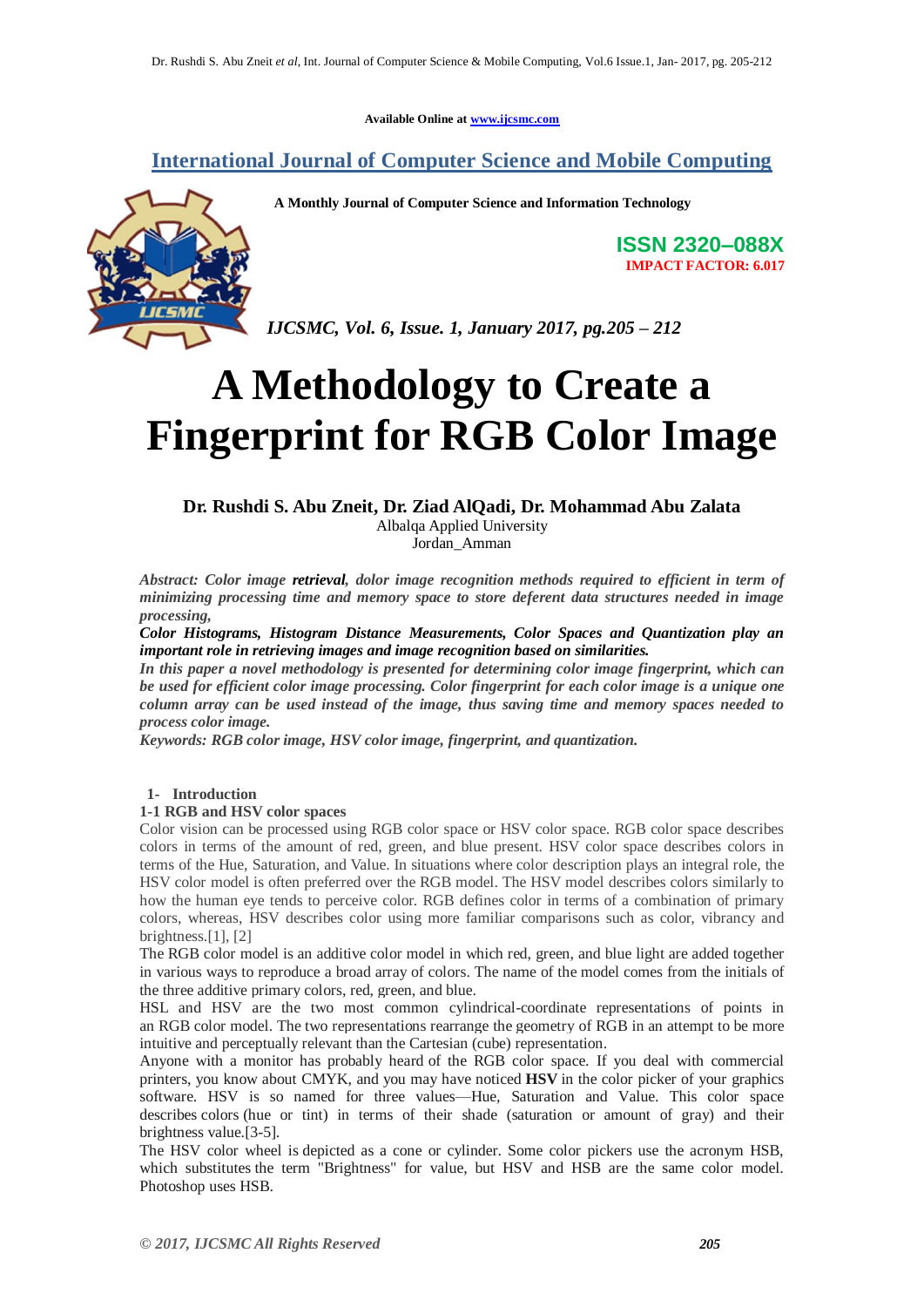- Hue is expressed as a number from 0 to 360 degrees representing hues of red (which start at 0), yellow (starting at 60), green (starting at 120), cyan (starting at 180), blue (starting at 240) and magenta (starting at 300).
- Saturation is the amount of gray from zero percent to 100 percent in the color.
- Value (or brightness) works in conjunction with saturation and describes the brightness or intensity of the color from zero percent to 100 percent.

*The R, G, B values are divided by 255 to change the range from 0...255 to 0...1:*  $R' = R/255$ 

 $G' = G/255$ 

 $B' = B/255$ 

 $Cmax = max(R', G', B')$ 

 $Cmin = min(R', G', B')$ 

 $\Delta$  = Cmax - Cmin

Hue calculation:

$$
H = \begin{cases} 60^{\circ} \times \left( \frac{G' - B'}{\Delta} mod 6 \right) & , Cmax = R' \\ 60^{\circ} \times \left( \frac{B' - R'}{\Delta} + 2 \right) & , Cmax = G' \\ 60^{\circ} \times \left( \frac{R' - G'}{\Delta} + 4 \right) & , Cmax = B' \end{cases}
$$

Saturation calculation:

$$
S = \begin{cases} 0, & C_{max} = 0\\ \frac{\Delta}{C_{max}}, & C_{max} \neq 0 \end{cases}
$$

Value calculation:  $V = Cmax$ 

Table 1 shows an example of RGB colors and there equivalents in HSV color space,

## Table 1: RGB to HSV color

| Color name   | RGB             | <b>HSV</b>                    |
|--------------|-----------------|-------------------------------|
| <b>Black</b> | (0,0,0)         | $(0^{\circ}, 0\%, 0\%)$       |
| White        | (255, 255, 255) | $(0^{\circ}$<br>$,0\%,100\%)$ |
| Red          | (255, 0, 0)     | $(0^{\circ}, 100\%, 100\%)$   |
| Lime         | (0,255,0)       | $(120^{\circ}, 100\%, 100\%)$ |
| Blue         | (0,0,255)       | $(240^{\circ}, 100\%, 100\%)$ |
| Yellow       | (255, 255, 0)   | $(60^{\circ}, 100\%, 100\%)$  |
| Cyan         | (0, 255, 255)   | $(180^{\circ}, 100\%, 100\%)$ |
| Magenta      | (255, 0, 255)   | $(300^{\circ}, 100\%, 100\%)$ |
| Silver       | (192, 192, 192) | $(0^{\circ},0\%,75\%)$        |
| Gray         | (128, 128, 128) | $(0^{\circ},0\%,50\%)$        |
| Maroon       | (128,0,0)       | $(0^{\circ}, 100\%, 50\%)$    |
| Olive        | (128, 128, 0)   | $(60^{\circ}, 100\%, 50\%)$   |
| Green        | (0, 128, 0)     | $(120^{\circ}, 100\%, 50\%)$  |
| Purple       | (128, 0, 128)   | $(300^{\circ}, 100\%, 50\%)$  |
| Teal         | (0, 128, 128)   | $(180^{\circ}, 100\%, 50\%)$  |
| Navy         | (0,0,128)       | $(240^{\circ}, 100\%, 50\%)$  |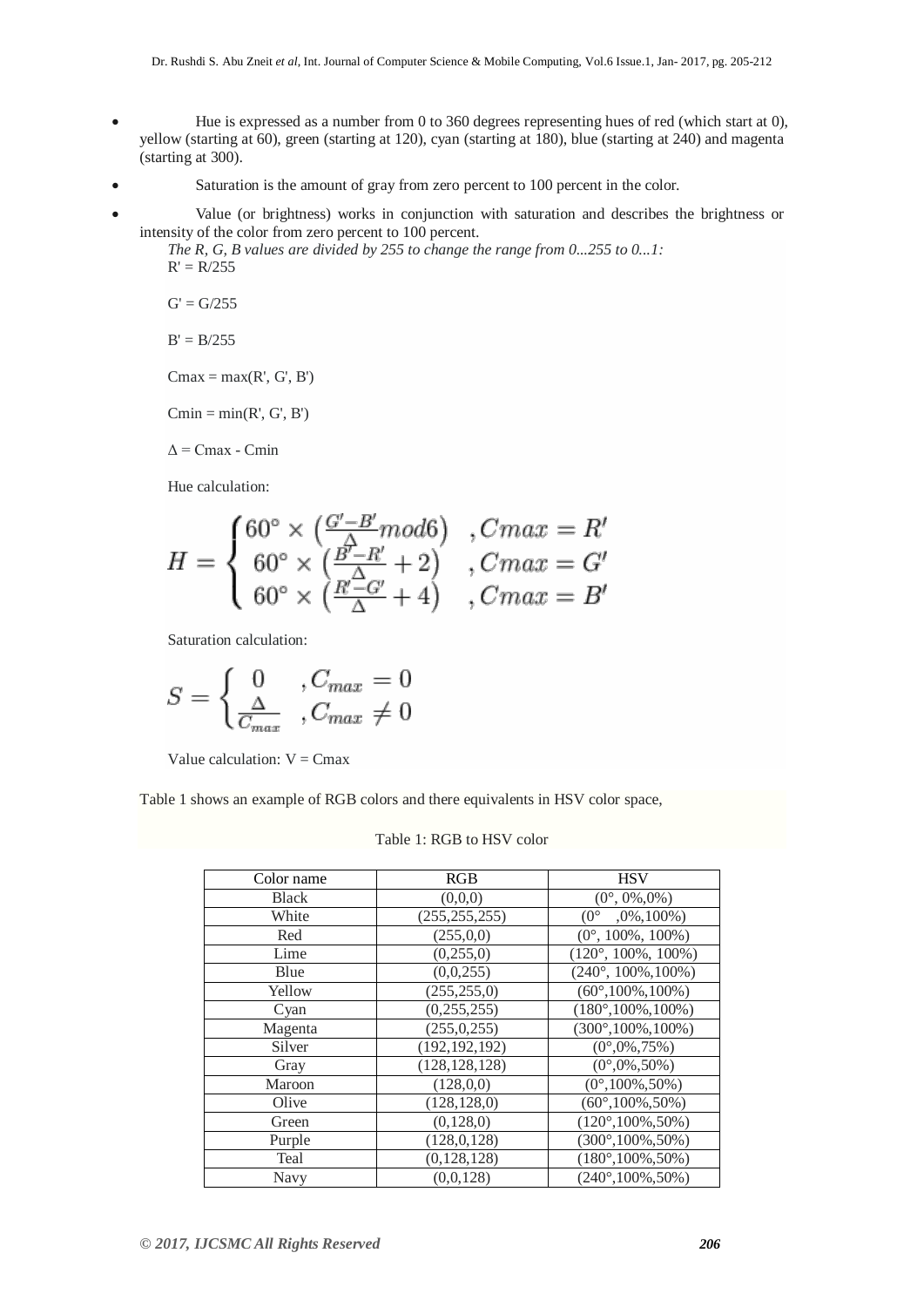Figures 1 and 2 shows the RGB color image, RGB color histogram(color distribution) and the equivalents in HSV color space.



Figure 1: RGB color image



Figure 2: HSV color image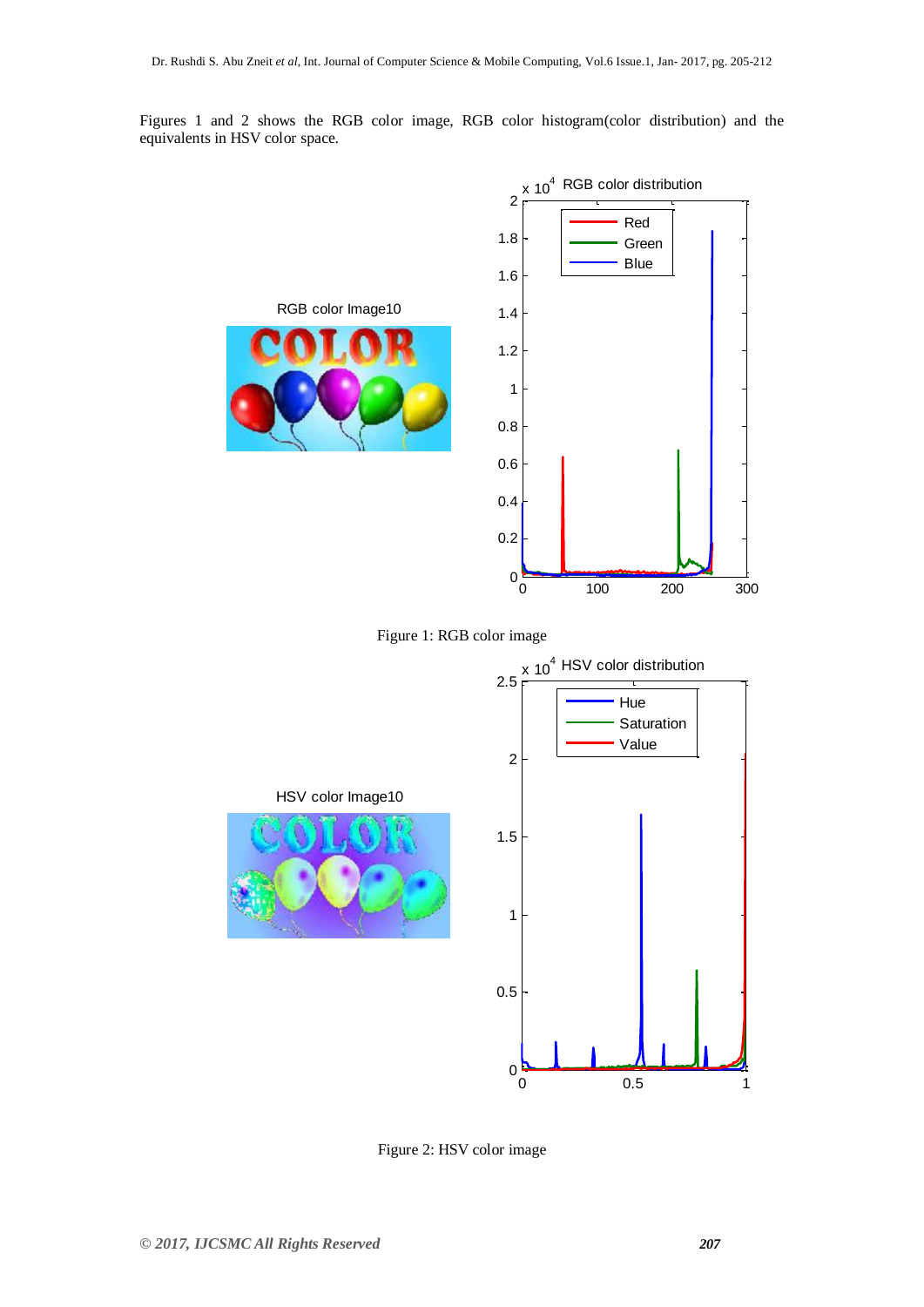#### **1-2 Color space quantization**

A Color space quantization is a process that reduces the number of distinct colors used in an image. The intention of Color quantization is that the new image should be as visually similar as possible to the original image. For a true color image, the number of the kind of colors are up to  $2^2/24 = 16777216$ , so the direct extraction of color feature from true color will lead to a large computation. In order to reduce the computation, without a significant reduction in image quality, some representative color is extracted, to represent the image, thereby reducing the storage space and enhancing the process speed [6].[7] The effect of color quantization on the performance of image retrieval has been reported by many authors in [8] [9] [10] and [11], with different quantization schemes, like RGB (8X8X8), Lab (4X8X8), HSV (16X4X4), Lu\*v\* (4X8X8).

The normality of color values in images is stored in an RGB model. The total amount of 24 bits is being used to store the color; 8 bit each for Red, Green, and Blue. It will require a profusely high amount of memory and computation speed. Therefore, quantization detaches the color layers and decreases the amount of data being used. Colors in RGB model are quantized into  $(8 \times 8 \times 8) = 512$ bins. In HSV color space, quantization of hue requires the most attention. The hue circle consists of the primary color red, green, and blue separated by 120 degrees. A circular quantization at 20 degree steps sufficiently separated the hues such that the three primaries and yellow, magenta and cyan are represented each with three sub-divisions. Saturation and value are each quantized to three levels yielding greater perceptual tolerance along these dimensions. As a consequence, H is quantized to 8 levels and S and V are quantized to 2 levels. Therefore, the quantized HSV space has  $8 \times 2 \times 2 = 32$ histogram bins which form the color image fingerprint.

#### **2- The proposed methodology**

The proposed methodology can be implemented applying the following steps:

- 1. Get the original RGB color image.
- 2. Convert RGB color image to HSV color image.
- 3. Extract H, S, V bands from HSV image,
- 4. For each band set the number of quantization level(8 for H band and 2 for S and V bands).
- 5. Quantize HSV bands,
- 6. Create the fingerprint vector for the selected image;
- 7. Add the fingerprint victor the database (matrix of victors: one column for each image with 32 values).
- 8. Save the data base matrix for later use.

### **3- Implementation and result discussion**

The proposed methodology was implemented using matlab, the following function was used to create a fingerprint victor for each RGB color image:

#### **function fingerprint = hsvquantize(image)**

% input: image to be quantized in hsv color space into 8x2x2 equal bins % output: 1x32 vector indicating the features extracted from hsv color % space  $[r, c, hsv] = size(image);$ % totalPixelsOfImage = rows\*cols\*numOfBands;  $image = *rgb2hsv(image*)$ ; % split image into h, s & v planes  $h = image(:, :, 1);$  $s = \text{image}(:, :, 2);$  $v = \text{image}(:, :, 3);$ % quantize each h,s,v equivalently to 8x2x2 % Specify the number of quantization levels. % quantize each h,s,v to 8x2x2 % Specify the number of quantization levels. Hquanlevel  $= 8$ ; Squanlevel  $= 2$ ; Vquanlevel  $= 2$ ; % Find the max.  $maxValueForH = max(h(:));$  $maxValueForS = max(s(:));$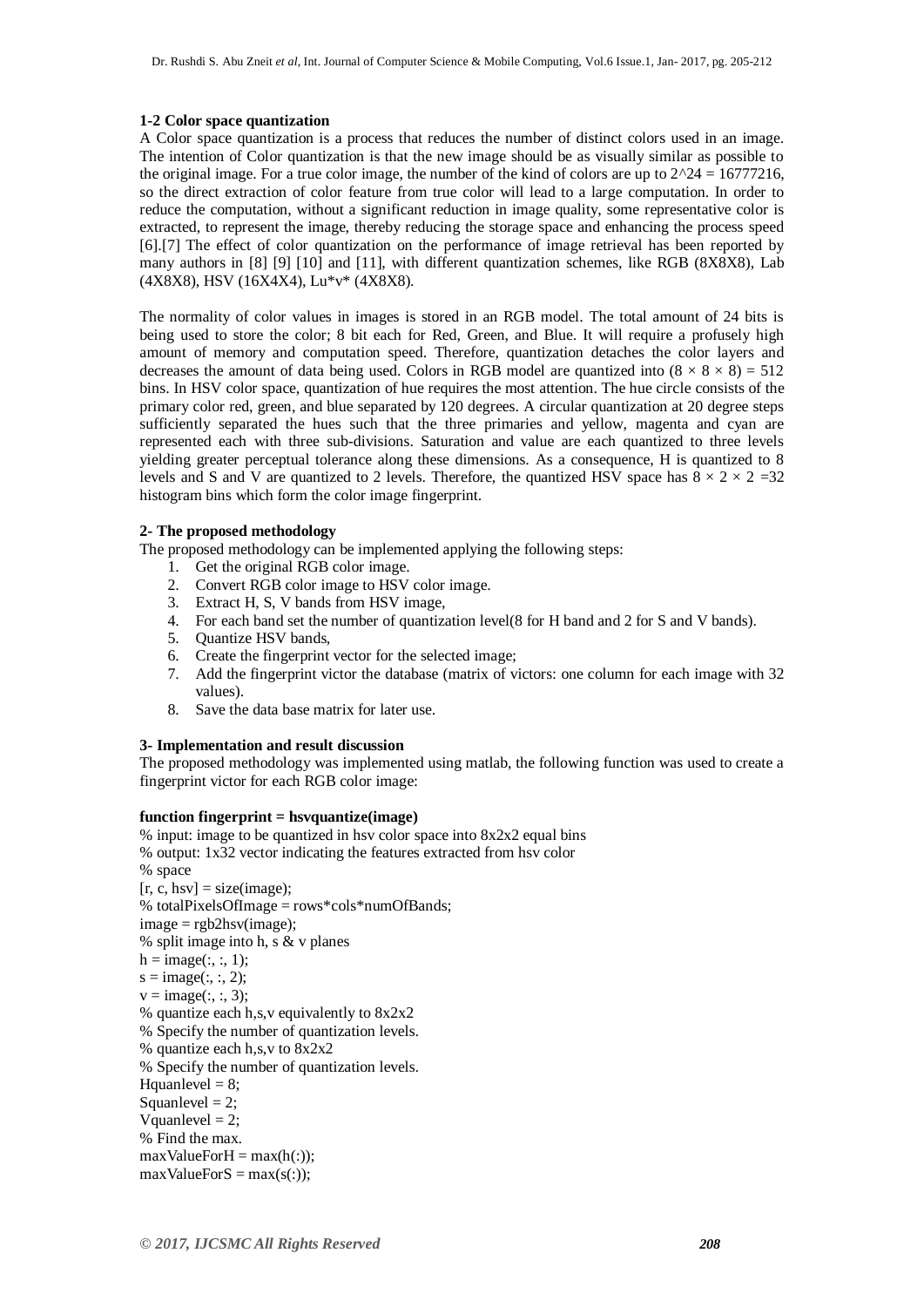```
maxValueForV = max(v(:));% create final histogram matrix of size 8x2x2
fingerprint = zeros(8, 2, 2);% create col vector of indexes for later reference
index = zeros(r \cdot c, 3);
% Put all pixels into one of the "numberOfLevels" levels.
count = 1;
for row = 1:size(h, 1)
 for col = 1: size(h, 2)
 quantizedValueForH(row, col) = ceil(Hquanlevel * h(row, col)/maxValueForH);
 quantizedValueForS(row, col) = ceil(Squanlevel * s(row, col)/maxValueForS);
 quantizedValueForV(row, col) = ceil(Vquanlevel * v(row, col)/maxValueForV);
 % keep indexes where 1 should be put in matrix hsvHist
 index(count, 1) = quantizedValueForH(row, col);
 index(count, 2) = quantizedValueForS(row, col);index(count, 3) = quantizedValueForV(row, col);count = count + 1;end
end
% put each value of h,s,v to matrix 8x2x2
% (e.g. if h=7,s=2,v=1 then put 1 to matrix 8x2x2 in position 7,2,1)
for row = 1:size(index, 1)
 if (index(row, 1) = 0 \parallel index(row, 2) = 0 \parallel index(row, 3) = 0)
 continue;
 end
 fingerprint(index(row, 1), index(row, 2), index(row, 3)) = ...
 fingerprint(index(row, 1), index(row, 2), index(row, 3)) + 1;
end
% normalize hsvHist to unit sum
fingerprint = fingerprint(:);
fingerprint = fingerprint/sum(fingerprint);end
```
A database of RGB color images was created, for each image a fingerprint victor was created and added to the fingerprint matrix data base,

Table 2 show some of the images in the \database of RGB color images used in the implementation stage.

Table 3 show the results of implementation, here each column identifies the fingerprint for each image, which has 32 values that form each fingerprint,

From the obtained results shown in table 3 we can raise the following facts:

- $\checkmark$  Each RGB color image has a fingerprint column which can be used as an identifier or a key to retrieve or recognize a color image,
- $\checkmark$  Each fingerprint has a unique value, thus it is simple to identify an image,
- $\checkmark$  The fingerprint victor has a small size comparing with the image size, so using this victor as a key leads to minimize the image processing time and the memory space required to manipulate the image.
- $\checkmark$  Fingerprint creation time is very small(as shown in table 4), the average required time for each image pixel is around 0,0008 millisecond.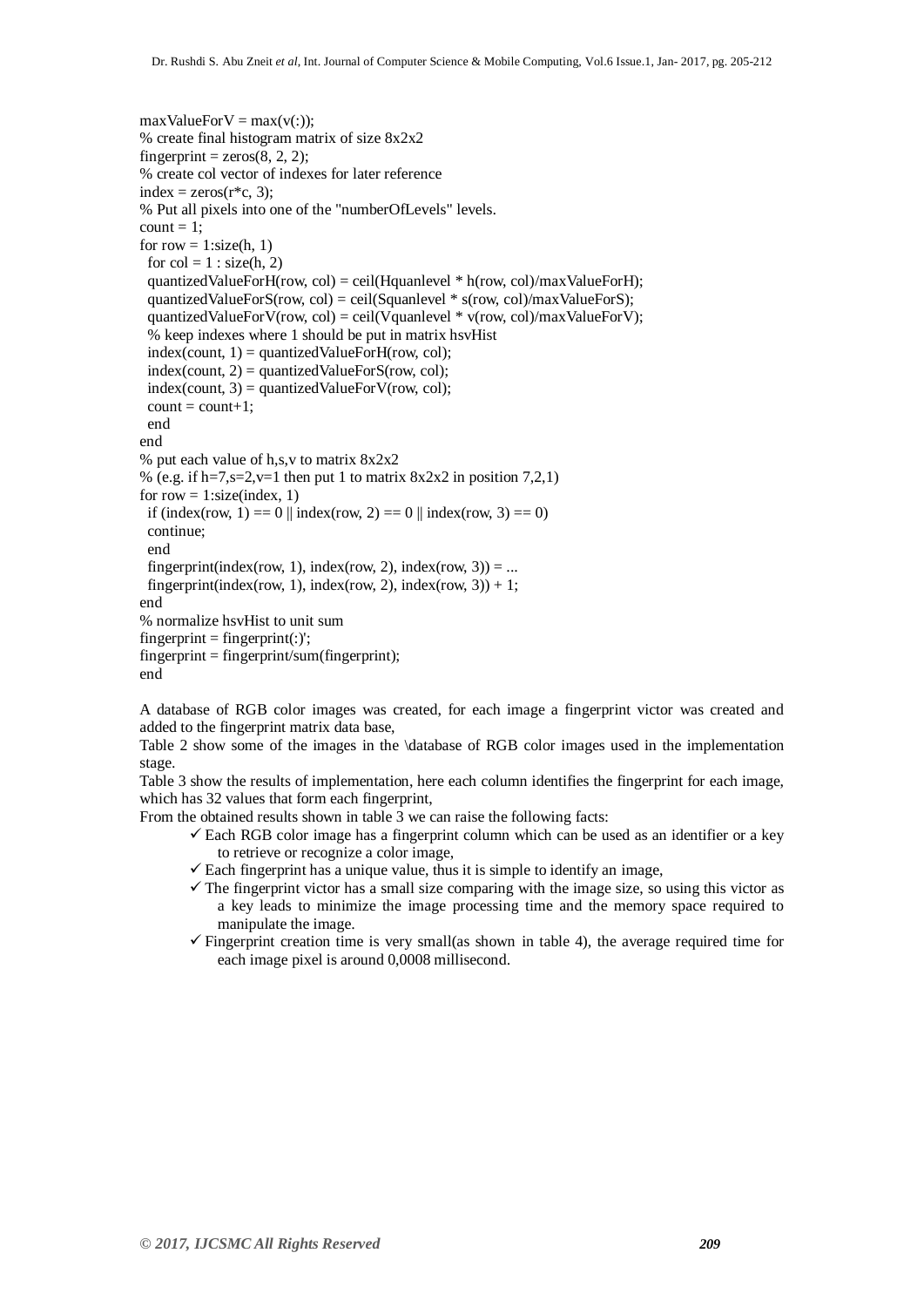| Image              | Size                          |
|--------------------|-------------------------------|
| Image1             | 194 x 259 x 3                 |
| Image2             | 159 x 318 x 3                 |
| Image3             | 141 x 358 x 3                 |
| Image4             | 168 x 300 x 3                 |
| Image <sub>5</sub> | 236 x 214 x 3                 |
| Image6             | 157 x 320 x 3                 |
| Image7             | 177 x 284 x 3                 |
| Image8             | 168 x 300 x 3                 |
| Image9             | 177 x 284<br>$x \overline{3}$ |
| Image10            | 168 x 300 x 3                 |

Table 2: RGB color images treated by the methodology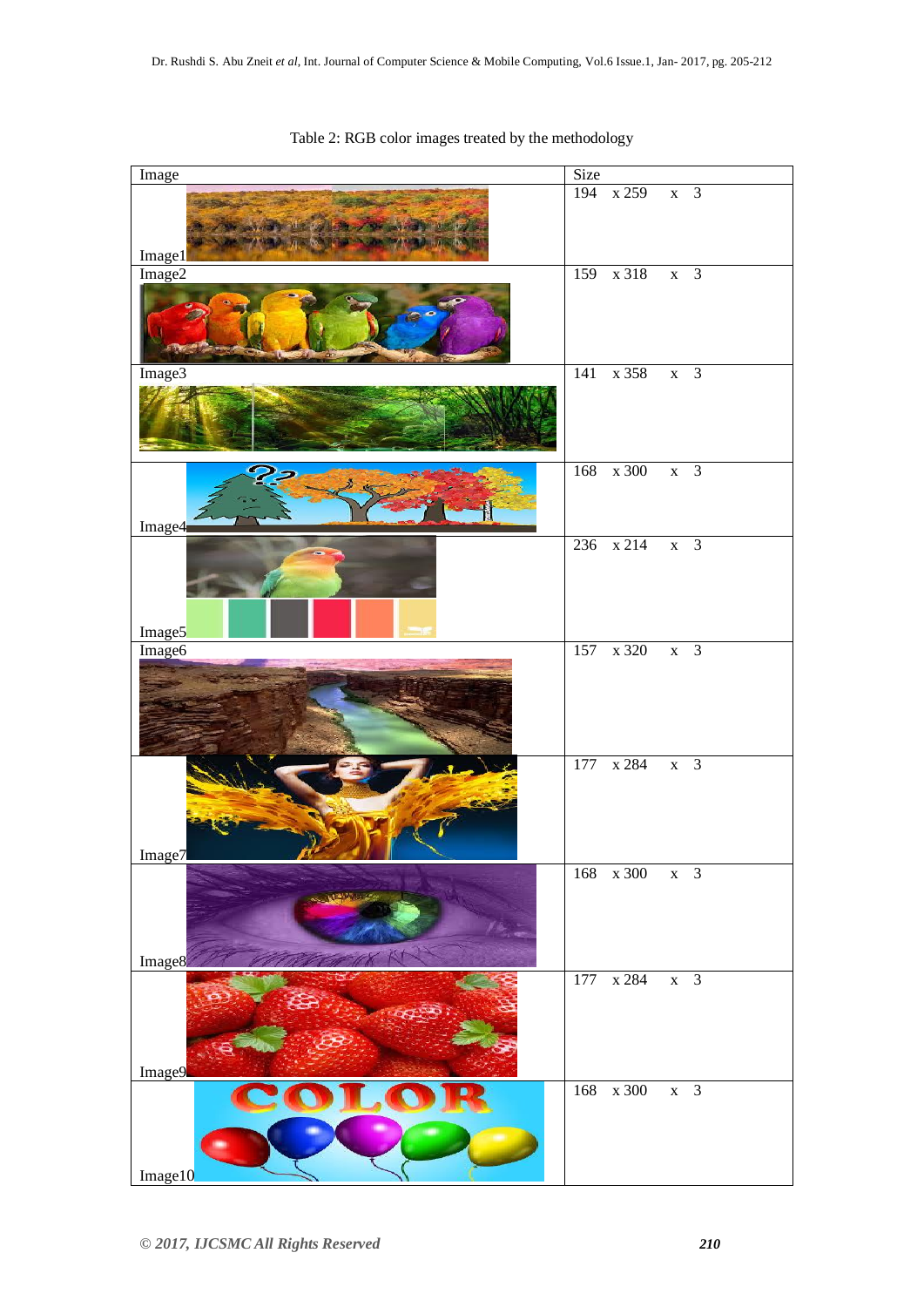| Table 5: ROD Images imgerprints database |          |                  |          |                    |                    |          |                    |                  |         |
|------------------------------------------|----------|------------------|----------|--------------------|--------------------|----------|--------------------|------------------|---------|
| Image1                                   | Image2   | Image3           | Image4   | Image <sub>5</sub> | Image <sub>6</sub> | Image7   | Image <sub>8</sub> | Image9           | Image10 |
| 0.0492                                   | 0.0203   | 0.004            | 0.1226   | 0.3415             | 0.1751             | 0.0071   | 0.002              | 0.0001           | 0.0001  |
| 0.0196                                   | 0.0274   | 0.0226           | 0.0069   | 0.092              | 0.0087             | 0.0044   | 0.0033             | 0.0001           | 0.0002  |
| 0.0023                                   | 0.0042   | 0.0271           | 0.0023   | 0.003              | 0.0079             | 0.004    | 0.0102             | 0.0001           | 0.0002  |
| 0.0007                                   | 0.0032   | 0.006            | 0.0716   | 0.001              | 0.0022             | 0.0037   | 0.0092             | $\Omega$         | 0.0002  |
| 0.0008                                   | 0.0049   | 0.002            | 0.0025   | 0.0001             | 0.0054             | 0.0166   | 0.0029             | $\mathbf{0}$     | 0.0001  |
| 0.0012                                   | 0.009    | 0.0036           | 0.0014   | 0.0005             | 0.0032             | 0.013    | 0.0054             | $\overline{0}$   | 0.0004  |
| 0.0024                                   | 0.0029   | 0.0012           | 0.0012   | 0.0021             | 0.006              | 0.004    | 0.0087             | $\mathbf{0}$     | 0.0004  |
| 0.0061                                   | 0.0036   | 0.0022           | 0.0027   | 0.0064             | 0.016              | 0.0066   | 0.002              | $\mathbf{0}$     | 0.0002  |
| 0.1927                                   | 0.1015   | 0.0193           | 0.006    | $\mathbf{0}$       | 0.406              | 0.0497   | 0.0091             | 0.0413           | 0.0065  |
| 0.0338                                   | 0.2283   | 0.3263           | 0.0039   | 0.0001             | 0.0053             | 0.0182   | 0.012              | 0.0102           | 0.0134  |
| 0.0007                                   | 0.0088   | 0.2434           | 0.0087   | 0.0007             | 0.0013             | 0.0068   | 0.0062             | 0.0002           | 0.0154  |
| 0.0001                                   | 0.0004   | 0.0157           | 0.0113   | 0.0003             | 0.0002             | 0.0084   | 0.002              | $\Omega$         | 0.0012  |
| 0.0002                                   | 0.0052   | 0.0017           | 0.005    | $\mathbf{0}$       | 0.0003             | 0.2878   | 0.0074             | $\Omega$         | 0.0011  |
| 0.001                                    | 0.0018   | 0.0012           | 0.0054   | $\theta$           | 0.0001             | 0.0314   | 0.0119             | $\Omega$         | 0.0156  |
| 0.0007                                   | 0.0178   | 0.0005           | 0.0017   | $\theta$           | 0.0005             | 0.005    | 0.3927             | $\theta$         | 0.0156  |
| 0.0042                                   | 0.0052   | 0.0005           | 0.0035   | $\Omega$           | 0.0138             | 0.0135   | 0.0099             | 0.0134           | 0.0052  |
| 0.0605                                   | 0.0714   | 0.0032           | 0.0115   | 0.0422             | 0.1328             | 0.0614   | 0.001              | 0.0358           | 0.0062  |
| 0.008                                    | 0.0142   | 0.0432           | 0.0058   | 0.1386             | 0.0086             | 0.0063   | 0.0003             | 0.0265           | 0.0038  |
| 0.002                                    | 0.0042   | 0.0306           | 0.0028   | 0.0812             | 0.062              | 0.0006   | 0.0102             | 0.0145           | 0.0038  |
| 0.0027                                   | 0.0011   | 0.0041           | 0.0211   | 0.0165             | 0.0206             | 0.0003   | 0.006              | 0.0002           | 0.0108  |
| 0.0097                                   | 0.0015   | 0.0056           | 0.1559   | 0.0092             | 0.0138             | 0.0003   | 0.0001             | 0.0003           | 0.2037  |
| 0.0064                                   | 0.0026   | 0.0034           | 0.0026   | 0.0015             | 0.0103             | 0.0002   | $\overline{0}$     | 0.0003           | 0.0046  |
| 0.0034                                   | 0.0019   | 0.0084           | 0.0014   | 0.0086             | 0.005              | 0.001    | 0.2949             | 0.0016           | 0.0037  |
| 0.0457                                   | 0.003    | 0.0014           | 0.0042   | 0.0098             | 0.0598             | 0.0038   | 0.0002             | 0.034            | 0.0039  |
| 0.526                                    | 0.2129   | 0.0008           | 0.1927   | 0.087              | 0.0321             | 0.2673   | 0.0073             | 0.6099           | 0.1111  |
| 0.0163                                   | 0.1021   | 0.1578           | 0.0559   | 0.0336             | 0.0002             | 0.1142   | 0.0009             | 0.0456           | 0.061   |
| $\theta$                                 | 0.0004   | 0.0625           | $\theta$ | 0.0049             | $\Omega$           | $\Omega$ | 0.0007             | 0.0017           | 0.0441  |
| $\boldsymbol{0}$                         | $\Omega$ | 0.0018           | 0.0084   | 0.0587             | $\boldsymbol{0}$   | $\Omega$ | 0.0001             | $\mathbf{0}$     | 0.0029  |
| $\theta$                                 | 0.0533   | $\theta$         | 0.2314   | $\theta$           | 0.0003             | 0.0633   | 0.0116             | $\Omega$         | 0.3488  |
| $\overline{0}$                           | 0.0007   | $\boldsymbol{0}$ | 0        | $\mathbf{0}$       | 0.0015             | 0.0002   | 0.0091             | $\boldsymbol{0}$ | 0.0439  |
| $\Omega$                                 | 0.071    | $\boldsymbol{0}$ | $\theta$ | $\Omega$           | $\Omega$           | $\Omega$ | 0.1483             | $\Omega$         | 0.0444  |
| 0.0034                                   | 0.0152   | $\overline{0}$   | 0.0495   | 0.0604             | 0.0011             | 0.001    | 0.0146             | 0.1642           | 0.0275  |

Table 3: RGB images fingerprints database

# Table 4: Time to create a fingerprint

| Image                         | Fingerprint creation time(sec.) |  |
|-------------------------------|---------------------------------|--|
| Image1                        | 0.077000                        |  |
| Image2                        | 0.074000                        |  |
| Image3                        | 0.074000                        |  |
| Image4                        | 0.074000                        |  |
| Image <sub>5</sub>            | 0.094000                        |  |
| Image6                        | 0.079000                        |  |
| Image7                        | 0.075000                        |  |
| Image <sub>8</sub>            | 0.074000                        |  |
| Image9                        | 0.074000                        |  |
| Image10                       | 0.099000                        |  |
| Peppers with size 384x512x 3  | 0.632000                        |  |
| Football with size 256x320x 3 | 0.169000                        |  |